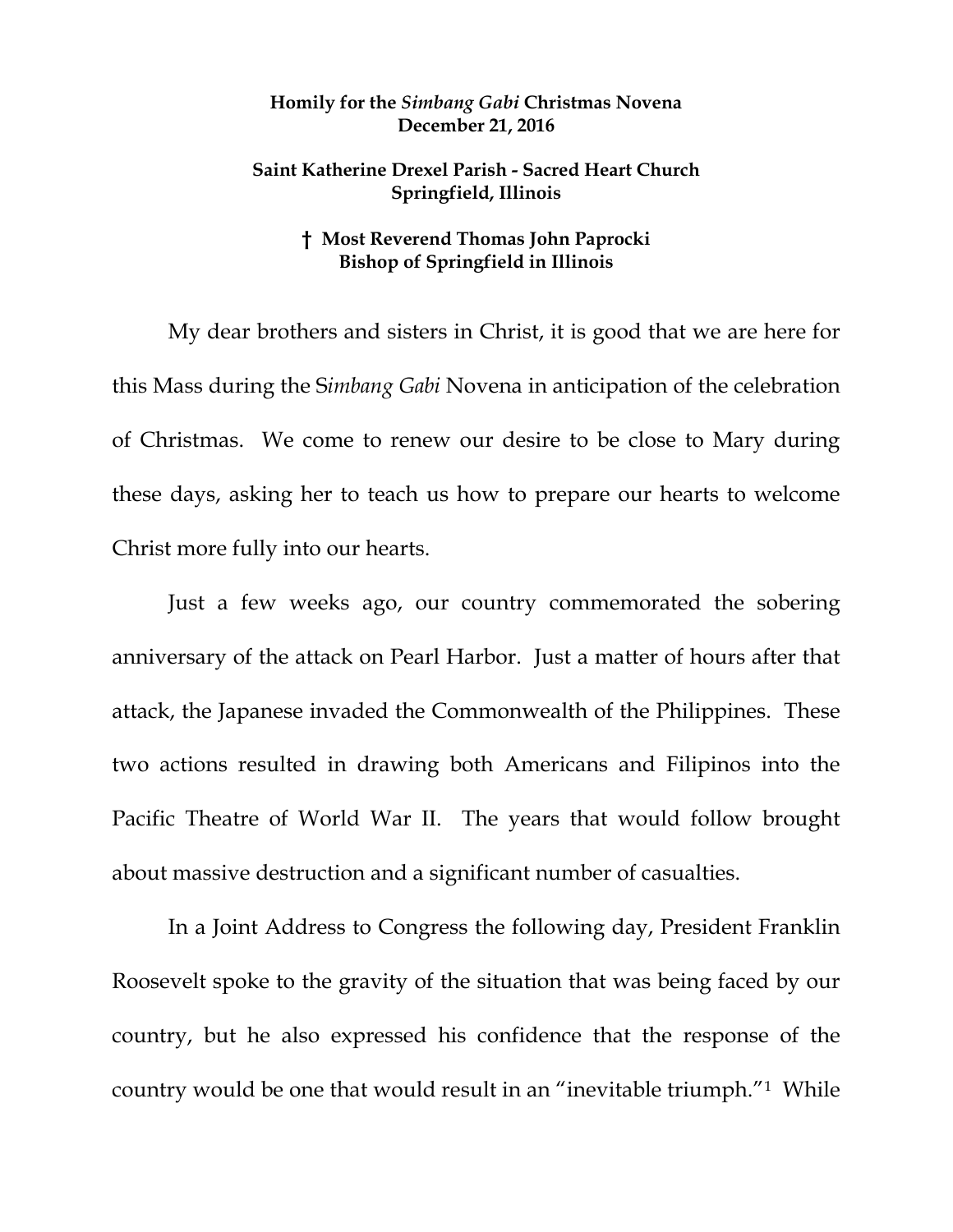there was no way that the president could guarantee that this victory would indeed happen, he had faith in the armed forces, the "unbounding determination" of the people, and God to bring about that triumph.[2](#page-2-1) It was through faith in these pillars that the country moved forward, hoping that the promise of the president would be fulfilled.

As we near our annual celebration of the birth of Jesus Christ, we call to mind another attack, followed by another promise of victory. That attack is, of course, the one leveled against our first parents, Adam and Eve. The devil tricked them into disobeying God, and as a result, they became separated from the Lord's loving friendship. Just as the attack on Pearl Harbor was understood to be an attack on all Americans, the attack of Satan was an attack on all of humanity. We call this the inheritance of Original Sin, by which we are born being separated from friendship with God.

God did not delay in responding to this attack against the jewel of His creation. Rather, He addressed Satan by making the following promise: "I will put enmity between you and the woman, and between your offspring and hers; they will strike at your head, while you strike at their heel" (Genesis 3:15). Since this promise comes from God Himself, we

2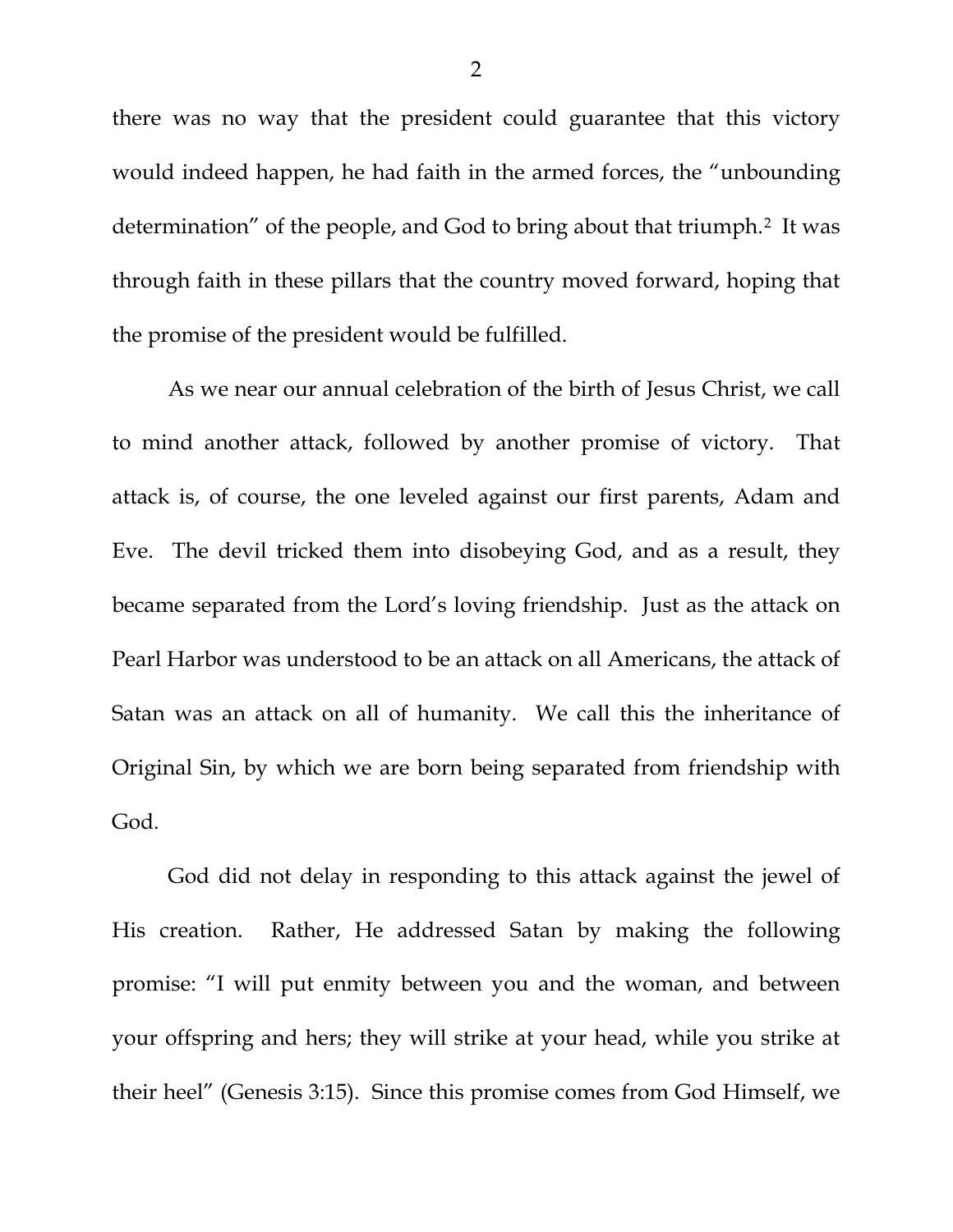can read it as one that truly promises an "inevitable triumph" of life over death, of good over evil.

The Lord would continue to reveal how this promise would be brought about as the history of the people of Israel evolved. We have been hearing these prophecies throughout this Advent season, especially as we listen to the Prophet Isaiah. Although the road was rough and confusing at times, it was these promises that kept the chosen people focused on moving forward, eagerly awaiting that day when they would be freed from their slavery.

"In the fullness of time" (Galatians 4:4), that promise would finally take on flesh. The Angel Gabriel visited Mary, the one human being born who was preserved beforehand from the stain of Original Sin, and announced to her that she would bear this Messiah for whom her people had been waiting. Her *fiat*, or 'yes' to God's plan, opened the door for God to enter into the world in order to destroy the enemy by His Passion, Death and Resurrection.

<span id="page-2-1"></span><span id="page-2-0"></span>In the Gospel that we just heard, we hear her cousin Elizabeth praise Mary with these words: "Blessed are you who believed that what was spoken to you by the Lord would be fulfilled" (Luke 1:45). One of the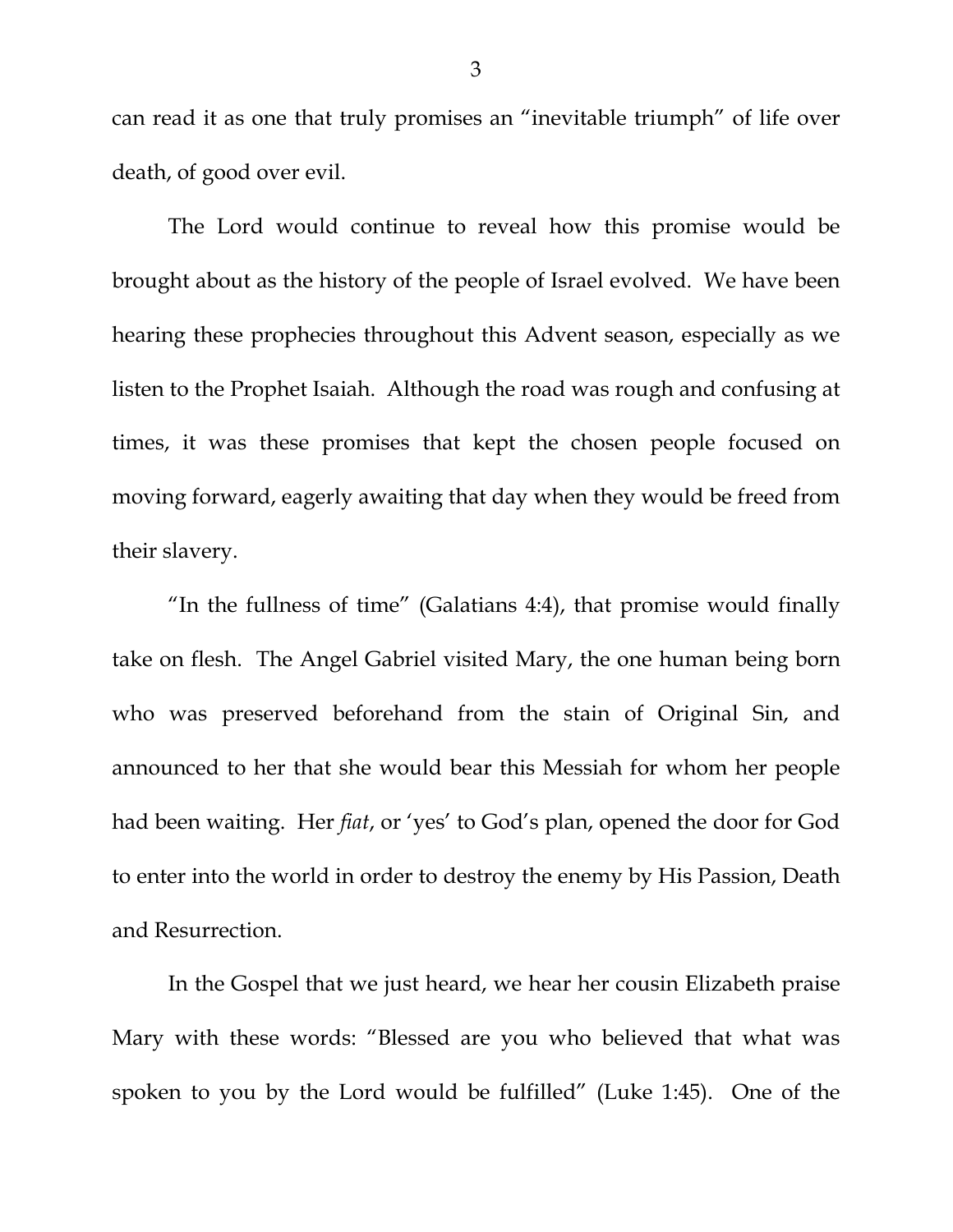ways of looking at this verse is to see Elizabeth as a sort of prophet who praises Mary for believing not just the promises of the Angel that she would bear a Son in a wholly unique way, but also the promises of the Lord that He would send a Savior to bring about the ultimate victory for His chosen people. Mary's 'yes' to the will of God in her life was an expression of her belief that the promises made by the Lord from the moment of the Fall in the Garden of Eden would indeed be fulfilled.

When we celebrate Christmas, especially as we look at the newborn infant in the manger, we are reminded of those promises made by God for the coming of the Messiah. We are reminded that He sent His Son as the fulfillment of those promises so that all of humanity could be restored to friendship with Him in this life, and for eternity in Heaven.

We are also encouraged to renew our faith in the many additional promises that the Lord has made to us through the various Scripture passages of the New Testament. Sometimes we find ourselves falling into doubt or confusion as to whether those promises will actually be fulfilled or not. Whether it is something with which we struggle personally, or it is something happening in the world that seems to have no positive resolution, we can look to that innocent figure of the baby Jesus, seeing in